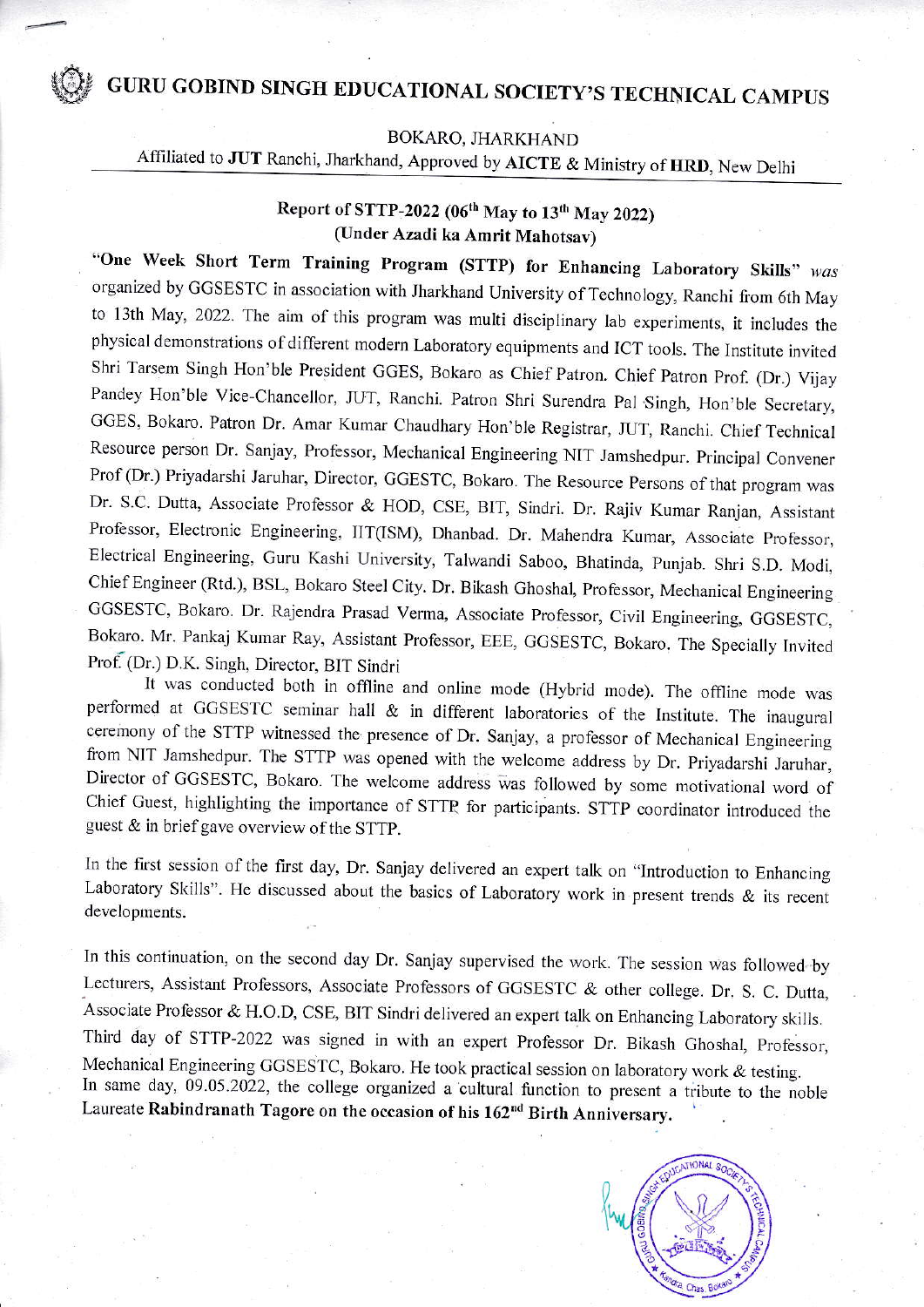In this continuation, on the fourth day, the resource person Dr. Rajiv Kumar Ranjan, Assistant Professor, Electronic Engineering IIT(ISM), Dhanbad delivered an expert talk on "Enhancing Laboratory Skills." In this continuation, the fifth day was opened with a session by Dr. Rajendra Prasad Verma, Associate

Professor, Civil Engineering, GGSESTC, Bokaro. He shared his expert talk on "Safety Measures & Precautions in labs & workshops."

Next day was opened with a session by Dr. Rajeev Kant, Associate Professor of Mechanical Engineering, GGSESTC, Bokaro. He shared his expert talk on "Lab Procedure".

Last day was opened with a session by Prof. (Dr.) Priyadarshi Jaruhar, Director of GGSESTC Bokaro. He shared his expert talk on "Improvement in lab manual with recent trends of Engineering as per the

## Disbursement of Funds:

- The Principal of the Institute & the coordinator of the program (STTP-2022) have got the full amount sanctioned in advance from the institute Management.
- The sanctioned amount has been spent by the institute in conducting STTP-2022, like Refreshment, TA & DA for Resource persons, Certificates, etc.
- Sanctioned Fund for STTP-2022 is kept separately and utilized for STTP-2022 only and would

## Conduct of test & issuance of certificate:

A test was conducted by Program Evaluation Committee at the end of the program & certificate is issued to those participants who have attended the program & have successfully qualified the test.

## Valedictory:

The program ended with the valedictory function which was graced with the presence of Chief Patron Shri Tarsem Singh, Hon'ble President GGES, Bokaro, Patron Shri Surendra Pal Singh, Hon'ble Secretary, GGES, Bokaro. Principal Convener Prof. (Dr.) Priyadarshi Jaruhar, Director, GGESTC, Bokaro. Convener Dr. Rajendra Prasad Verma, Dean, Academics & Administration GGSESTC, Bokaro. Assistant co-convener Mr. Hussain Ansari, Assistant Professor, CSE, GGSESTC, Bokaro. Host IQAC Coordinator Ms. Sweta Kumari, Assistant Professor, BSH, GGSESTC Mrs. Annupriya, Assistant Professor, BSH, GGSESTC. Certificates were distributed by the above honorable and respected

The function concluded with a Vote of Thanks presented by Dr. Rajendra Prasad Verma, Dean, Academics & Administration & Associate Professor, Civil Engineering, GGSESTC, Bokaro. The Valedictory function ended with the National Anthem.

### Participants

In this program the faculties from different Engineering and Polytechnic College actively participated, Such as faculties from GGSESTC Bokaro, Jharkhand, G.P. Khutri, Jharkhand, Padmashri Dr. V.B.